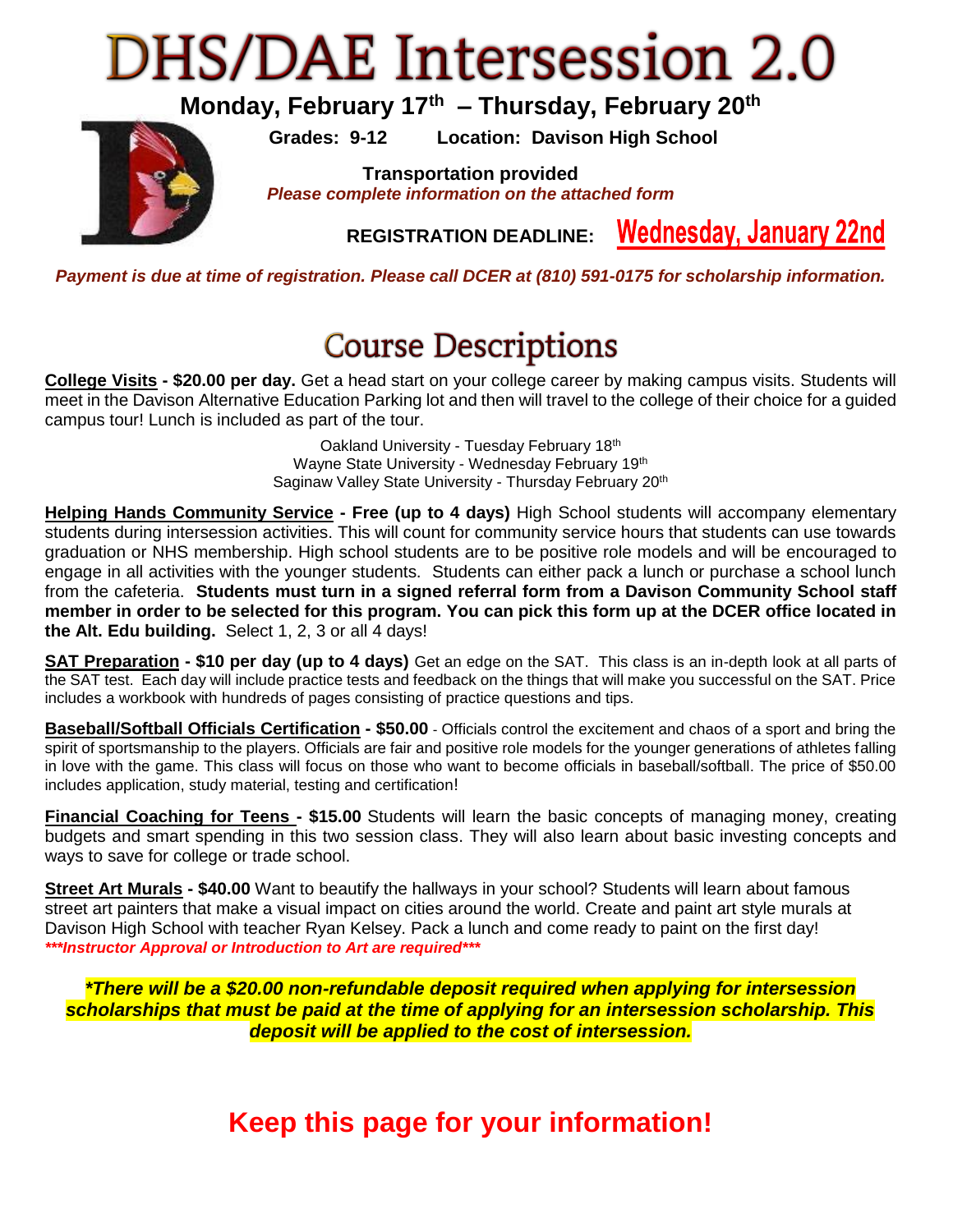## **DHS and DAEHS Registration Options**

**Online Registration:** [https://dcer.davisonschools.org](https://dcer.davisonschools.org/) Click on Intersessions and follow the online registration instructions. **Paper Registration:** Fill out both front and back of this form (Keep page 1 for your reference); clearly mark your selections, complete Transportation information; make sure your payment is attached. **Phone Registration:** Call DCER at 810-591-0175 to register by phone. .

*TRANSPORTATION REQUEST (Check all options that apply) Specific pick up times will be given to you later.* Name: Grade: School: DHS or DAE (circle one) Address: **High School Transportation Information** □ Yes, I will need transportation □ No, I will be parent pick-up/drop off  $\Box$  N/A – Driving Self **SELECT MAKE YOUR SELECTIONS**  $\Box$ **College Visits** Price: \$20.00 per day (lunch is included) Grades: 9™ – 12™ Time: Full Day (7:30 AM – 2:35 PM) A letter will be sent home to students with exact times Location: Students will meet at DAE East Parking Lot parking lot to load bus/van  $\Box$  Tuesday, February 18<sup>th</sup>: Oakland University  $\Box$  Wednesday, February 19<sup>th</sup>: Wayne State University  $\Box$  Thursday, February 20<sup>th</sup>: Saginaw Valley State University  $\Box$ **Helping Hands Community Service** Free - Earn Community Service or NHS Hours! 9 th - 12th Grade **\*Must have a signed referral form from a Davison School employee to be selected for this program.** *Referral must be turned in at the time of registration*. You can pick a form up at the DCER office located in the Alt. Edu building. *(Please check all dates you would like to attend) \*Breakfast / lunch available for students at normal price.* Monday, February 17th *: 8:30 AM - 3:30 PM @ Hill Elementary* Tuesday, February 18th*: 8:30 AM - 3:30 PM @ Hill Elementary* Wednesday, February 19th*: 8:30 AM - 3:30 PM @ Hill Elementary* □ Thursday, February 20<sup>th</sup> 8:30 AM - 3:30 PM @ Hill Elementary  $\Box$ **SAT Test Preparation** *(Please check all dates you would like to attend)*  Monday, February 17th*: 10:00 AM - 2:00 PM @ DHS* Tuesday, February 18th: *10:00 AM - 2:00 PM @ DHS* Wednesday, February 19th: *10:00 AM - 2:00 PM @ DHS* Thursday, February 20th: *10:00 AM - 2:00 PM @ DHS* Location: Davison High School - Room 281 П **Baseball/Softball MHSAA Officials Certification** Date: Tuesday, February 18<sup>th</sup> - Thursday, February 20<sup>th</sup> Price: \$50 (includes certifications) Grades: 11th - 12th Time: 10:00 AM - 12:00 PM Location: Davison High School - AMR Room  $\mathsf{L}$ **Financial Coaching for Teens**  Date: Tuesday, February 18<sup>th</sup> & Wednesday, February 19<sup>th</sup> Price: \$15.00 Grades: 9™ - 12™ Time: 10:00 AM - 12:00 PM  $\Box$ **Street Art Murals** Date: Monday, February 17<sup>th</sup> - Thursday, February 20<sup>th</sup> Price: \$40.00 (students should bring a sack lunch) Grades: 9™ – 12™ Time: 9:00 AM – 2:00 PM Location: Davison High School - Art Room *\*\*\*Instructor Approval or Introduction to Art are required\*\*\**

**PLEASE CONTINUE ON TO NEXT PAGE**